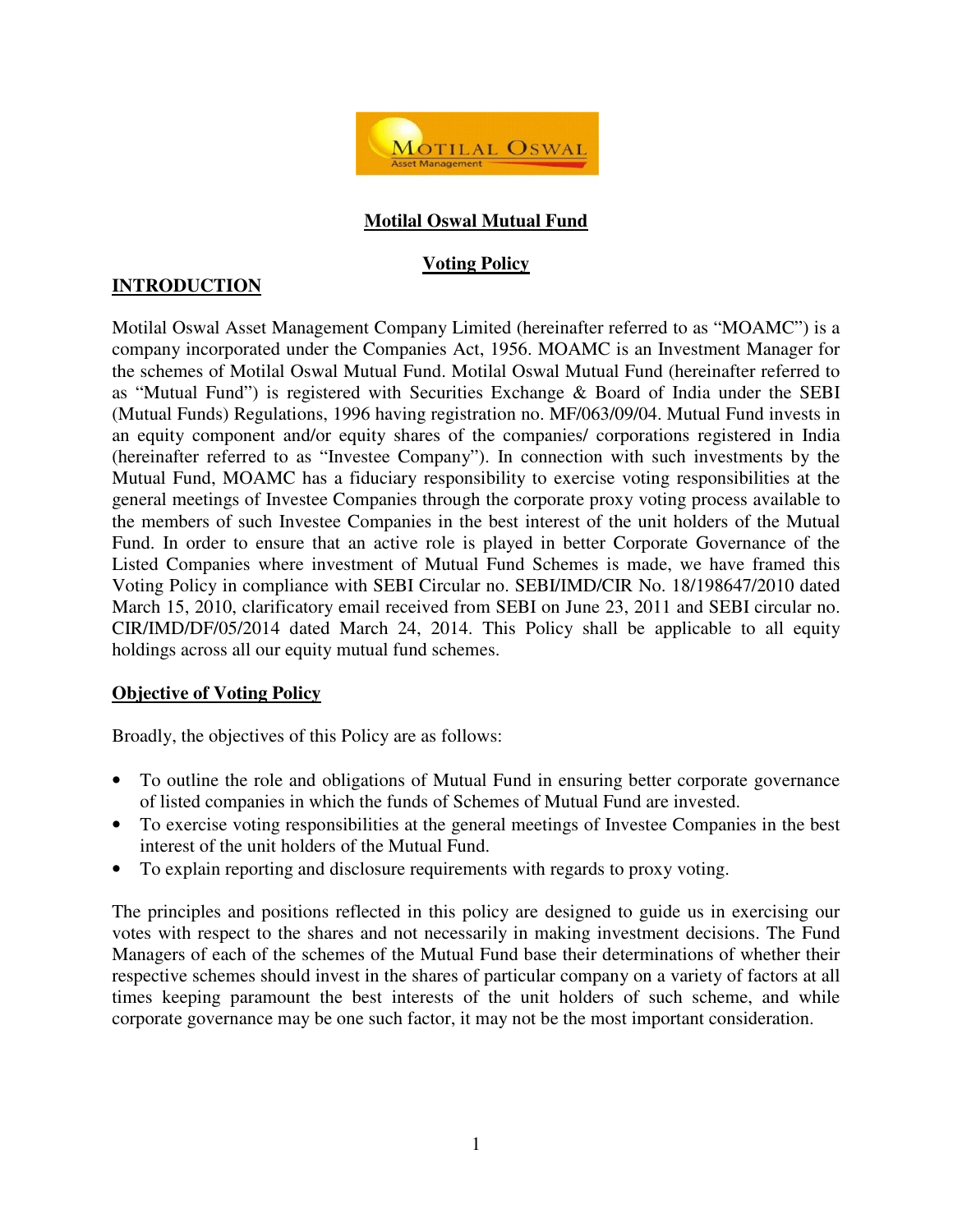## **Policy Guidelines**

MOAMC shall adhere to the following guidelines:

- This Policy will be effective for all listed companies, wherein equity schemes of Mutual Fund have invested.
- MOAMC for and on behalf of the Mutual Fund shall endeavor to vote on all ordinary/special resolutions which may affect the unit holders interests, either by postal ballot or through personal attendance by any of the authorized officials / agents.
- MOAMC may authorize any of its officials, Head-Operations, concerned Fund Manager, Compliance Officer, or any other Officers of the rank of Manager and above, who is authorised from Corporate Office/Branch Offices and / or authorised agents to attend the meeting in person and to vote as approved internally.
- MOAMC shall not give proxy to brokers, for voting on its behalf.
- The decision regarding the voting on the resolution, i.e. whether the Mutual Fund will abstain from voting or vote for or against the proposed resolution by the Investee Company/Issuer will be taken by the Fund Manager in conjunction with the recommendations of the / broad parameters approved by the Investment Committee.

The actual exercise of the proxy votes in the AGMs/EGMs of the Investee Company will cover the following matters and will be reported in the SEBI prescribed format:

## **A. Ordinary Business:**

- a. Adopting the Annual Accounts (P&L & Balance Sheet)
- b. Declaration of Annual or Interim or Final or Special Dividend
- c. Appointment or removal or retirement of Directors
- d. Appointment or Re-appointment of Auditors

#### **B. Special Business**

 Corporate governance issues are diverse and continually evolving. While it is difficult to provide an exhaustive list of such issues, the following guidelines/policies reflect what MOAMC believes to be good corporate governance measures and the stance it may generally take with respect to the below matters:

#### i. Corporate Governance Matters

MOAMC supports resolutions like change in registered office of the Company from one State to another State, merger and other corporate restructuring, which are in the interest of the unit holders of the Fund. MOAMC will analyze various economic and strategic factors in making the final decision on a merger, acquisition or any other corporate restructuring proposals. However, MOAMC will vote against resolutions pertaining to takeover by an acquirer, etc. which are against the interest of the unit holders. MOAMC will consider, on a case to case basis, proposals to rotate auditors,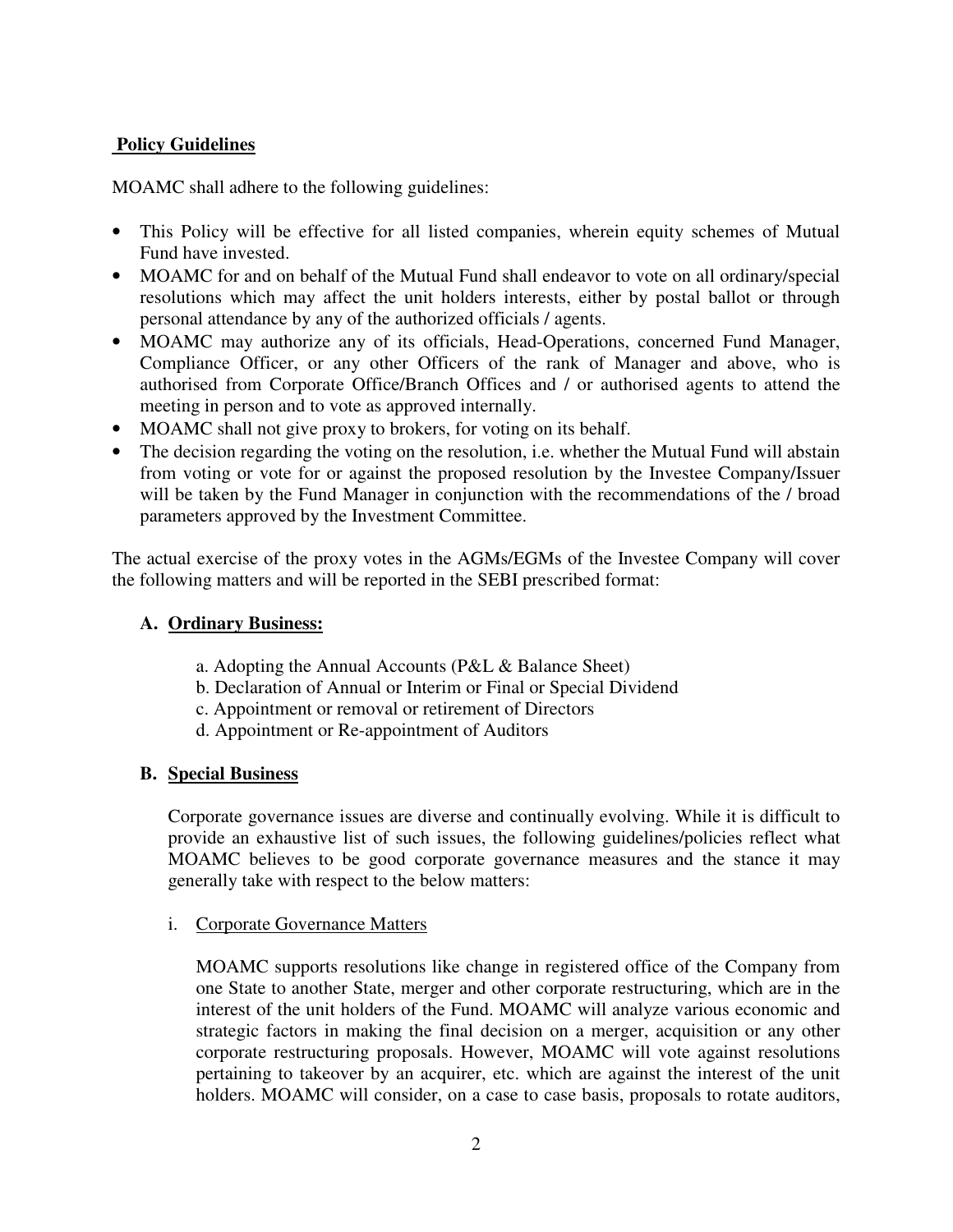and will vote against the appointment of auditors when there is convincing evidence of accounting irregularities or negligence.

#### ii. Changes to Capital Structure

Changes in capitalization will generally be supported where a reasonable need for the change is demonstrated. MOAMC will review on a case to case basis, proposals by companies to change the capital structure by increasing/decreasing the authorized shares and the purpose for the same. MOAMC believes that a company's decisions pertaining to financing has a material impact on its shareholders, in particular when they involve the issuance of additional shares or the assumption of additional debt. However such changes resulting in excessive dilution of existing shareholder value will not be supported.

#### iii. Stock option plans and other proposals pertaining to management compensation

MOAMC would support such remuneration proposals, which are tied to achieving long-term performance and enhancing shareholder value. Stock option plans that are excessively generous or dilute other shareholders' stake value will not be supported.

#### iv. Social and corporate responsibility issues

In light of the increasing need for fair disclosures, a growing need for social and corporate responsibility, MOAMC's responsibility increases. MOAMC shall vote in favor of such matters which are believed to have significant socio-economic benefits.

#### v. Board of Directors

MOAMC believes in philosophy of having an independent board of directors as the same is key to comply with good corporate governance norms. MOAMC would support proposals pertaining to appointment of independent directors, and the key committees such as audit, IPO, CSR and remuneration committees etc. to be comprised of independent members.

#### vi. Related-party transactions

In view of the increasing number of incidences of related-party transactions being seen in the corporate sector today which can have large-scale implications on the future of the underlying business of the Investee company and its valuation, MOAMC will ensure its active participation in voting on such transactions to safeguard the interest of its unit holders.

vii. Any other issue that may affect the interest of the shareholders in general and interest of the Unit holder in particular.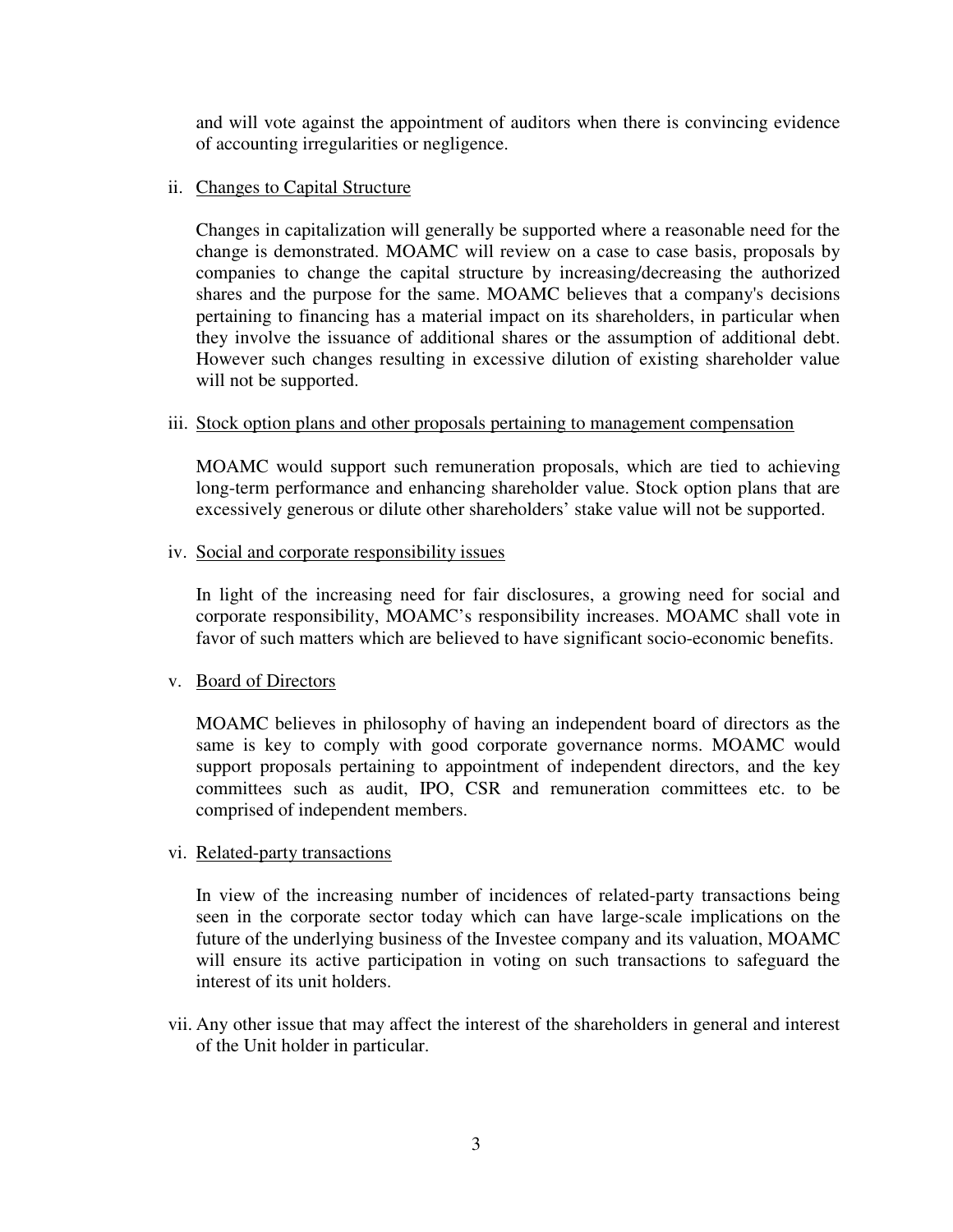## **C. Investment in group companies of MOAMC and investment in companies that have subscribed to the units of schemes of Mutual Fund:**

In cases where investments are in group companies of the MOAMC or where the Investee Companies have substantial investments in the schemes of the Motilal Oswal Mutual Fund, MOAMC shall specifically review all voting proposals and take decisions with respect to voting on such proposals in the best interest of the unit holders. MOAMC may decide to abstain from such voting, if it deems fit to do so in the best interest of the unit holders or if there is a conflict of interest.

#### **Exception to the above**

MOAMC may also decide to abstain from voting in cases of any of the above stated Special resolutions, where it has insufficient information or there is a conflict of interest or MOAMC does not receive the communication in time.

Although MOAMC will vote in accordance with the Voting Policy, but it may act differently if, the relevant facts and circumstances so warrant. Hence, MOAMC may deviate from the Voting Policy guidelines when it determines that the deviation is necessary to protect the interests of the unit holders.

#### **Guidelines for Schemes which are Exchange Traded Funds and Index Funds**

In relation to its Schemes that are exchange traded funds (ETFs) or index funds which are based on various indices, as the case may be, Mutual Fund invests in such ETFs / index based funds based on the index which is being tracked by such Scheme. These indices are developed, owned and maintained by independent index providers. The indices are maintained on a day to day basis by the index provider as per the policy laid down by the index provider and various parameters are used for inclusion and exclusion of stocks from the index. Mutual Fund obtains a license for using these indices to launch its ETFs. These Schemes then track such indices by investing in the stocks based on its weightage in such index. Mutual Fund carries rebalancing exercises based on the details of corporate actions, etc. and other relevant details received from the index providers. The Fund Manager of such ETF/Index Schemes do not play an active role in the selection the stocks for investment/disinvestment. The Fund Manager's decisions are based solely on the notice of corporate actions received from the index providers. As Mutual Fund follows a passive philosophy towards investment in its Schemes that are ETF or index funds Mutual Fund would abstain from voting on any matters with respect to companies in which such Schemes that are ETFs / index funds have investments.

#### **Amendments/Updates, Internal Review and control**

Any regulatory amendment/update etc. shall be carried out from time to time to the policy by Investment Committee. The Investment Committee will review the proxy voting required as per the voting policy and actual exercise of proxy votes.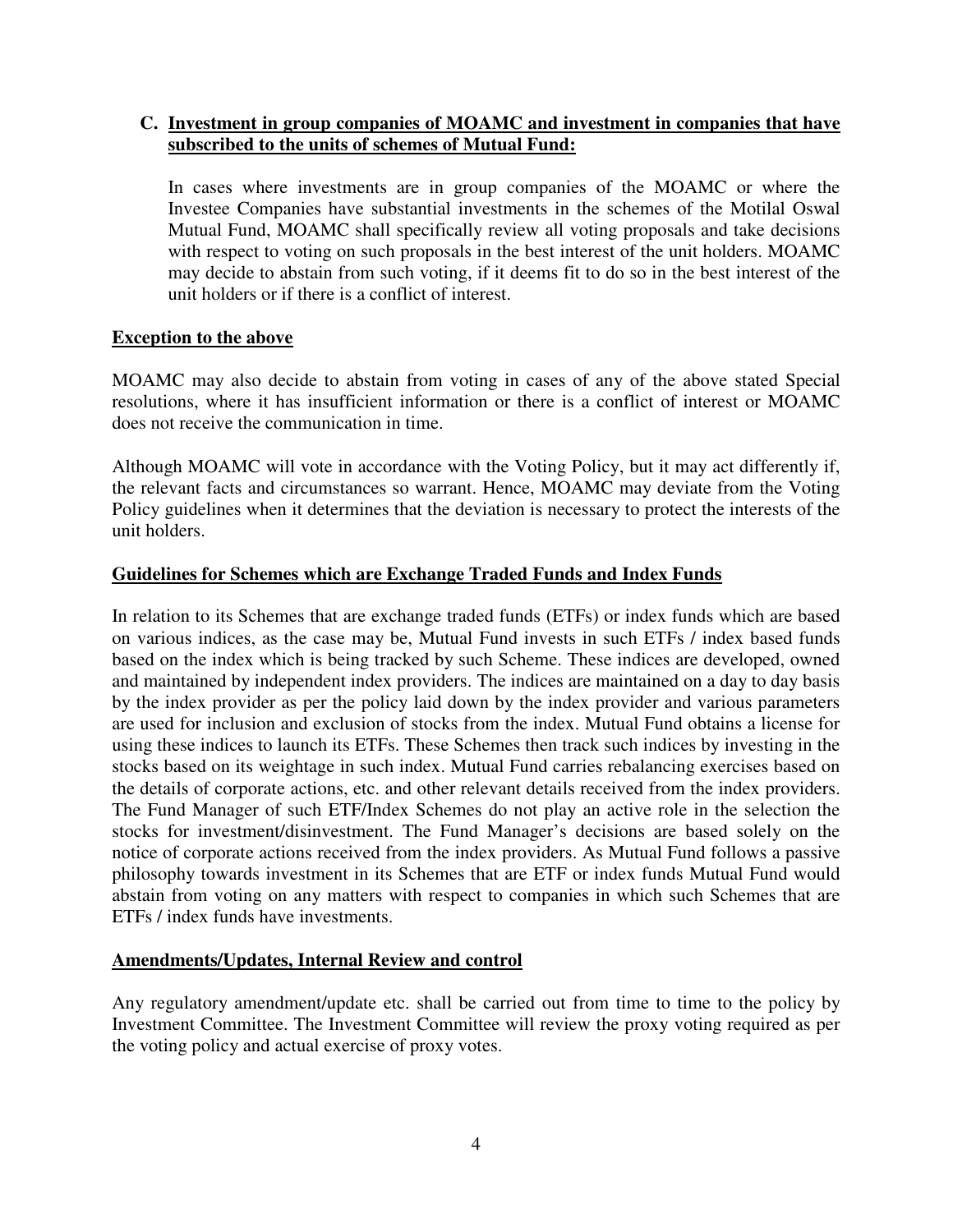#### **Disclosure of Voting Policy and Records thereof**

- a. The Voting Policy shall be available on the Websites of the Mutual Fund, www.motilaloswalmf.com and www.mostshares.com.
- b. MOAMC shall record and disclose specific rationale supporting its voting decision (for, against or abstain) with respect to each vote proposal stated above
- c. MOAMC shall additionally publish summary of the votes cast across all its investee company and its break-up in terms of total number of votes cast in favour or against or abstained from.
- d. MOAMC shall make disclosure of votes cast on its website (in spreadsheet format) on a quarterly basis, within 10 working days from the end of the quarter in the format as prescribed by SEBI vide circular no. CIR/IMD/DF/05/2014 dated March 24, 2014.
- e. Further, on an annual basis, MOAMC shall obtain Auditor's certification on the voting reports and this auditor's certification shall be submitted to trustees and shall be disclosed in the relevant portion of the Mutual Funds' annual report & Websites of Mutual Fund.